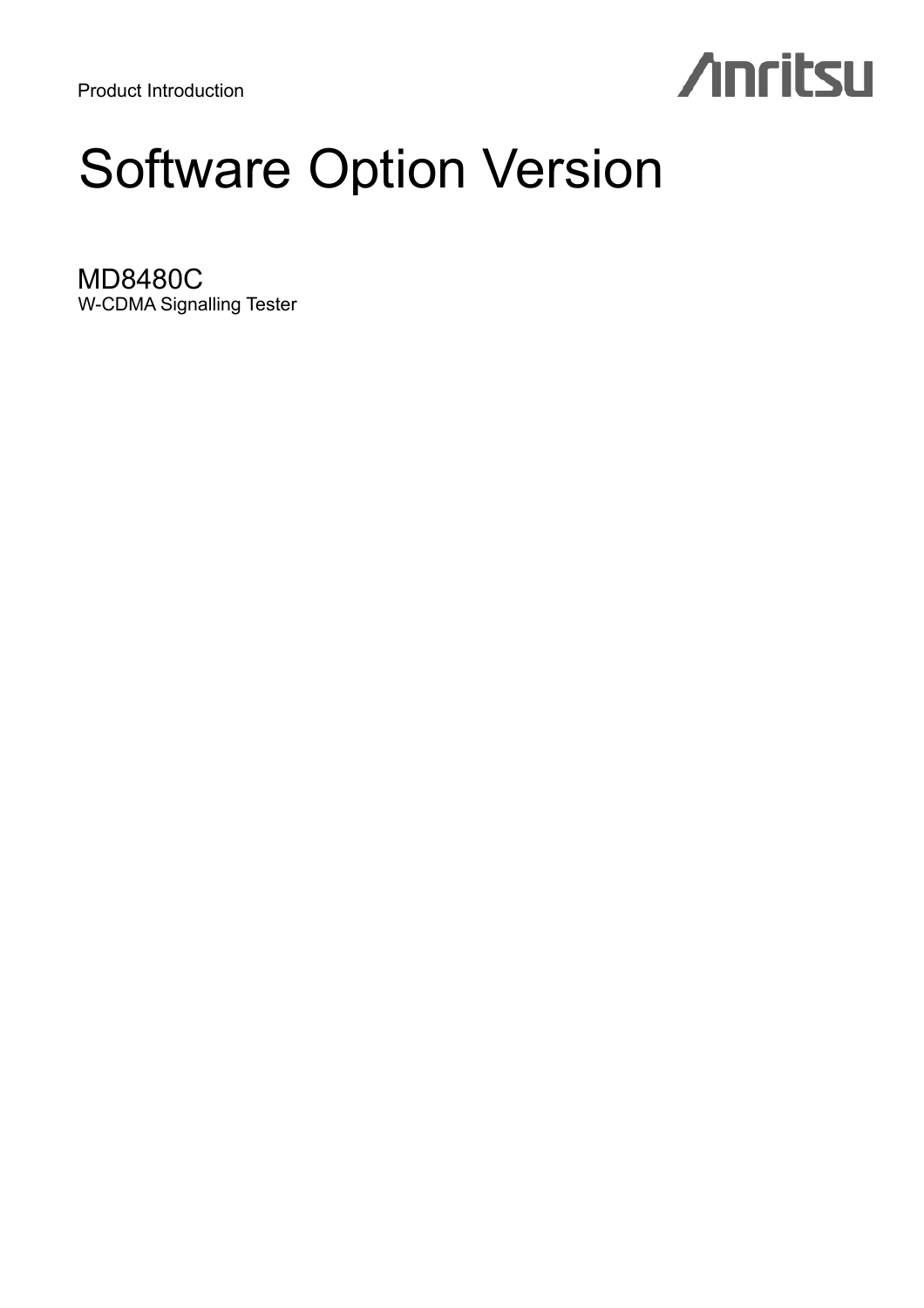# **MD8480C W-CDMA Signalling Tester Product Introduction (Software Option Version)**

**Ver. 9.00**

## **Anritsu Corporation**



Slide 1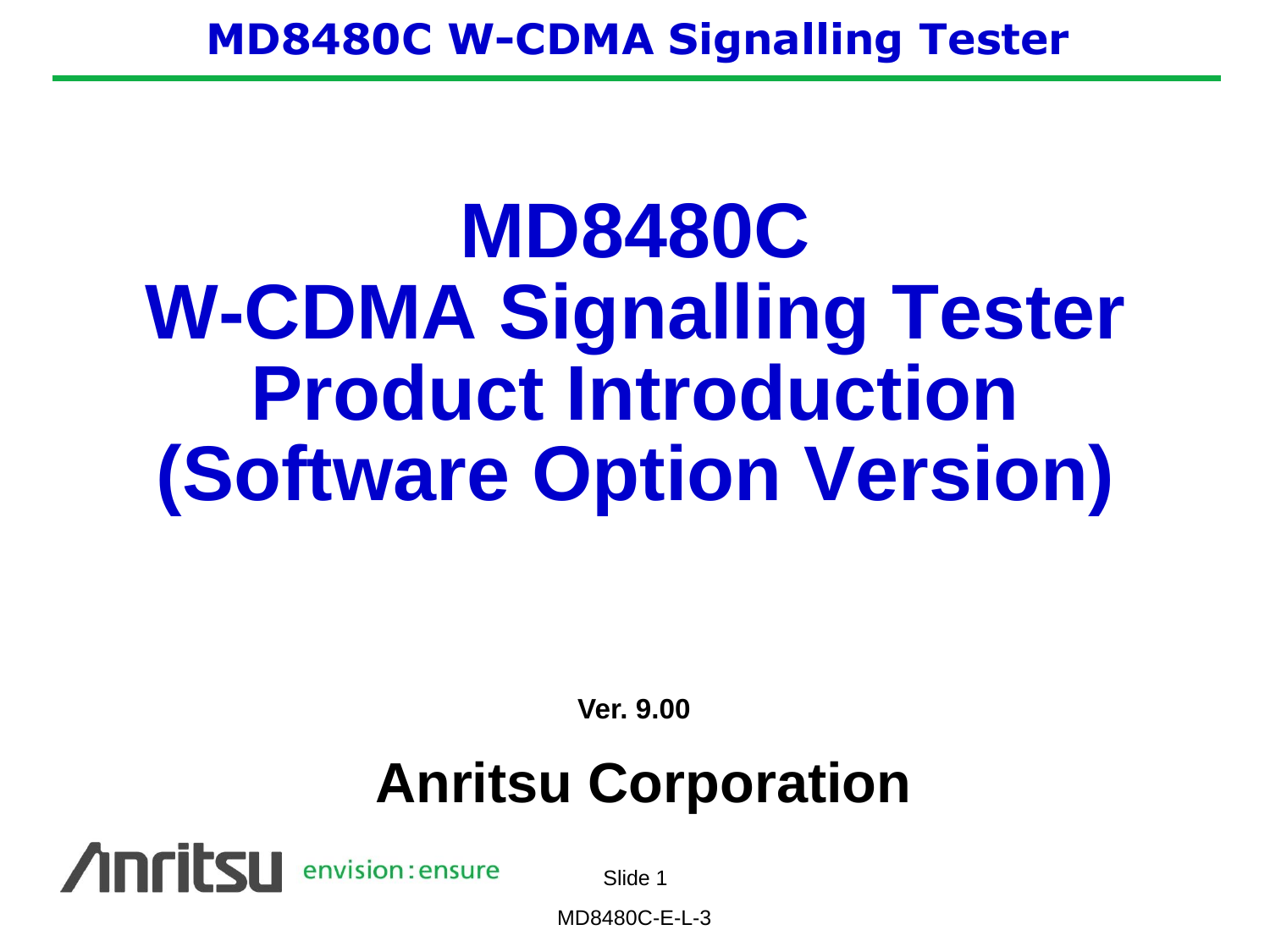#### **Contents W-CDMA**

- **Tx Diversity (MX848001A-01, MX848001C-11)**
- **Compressed Mode (MX848001A-02)**
- **Message Encoder/Decoder (MX848001A-07)**
- **HSPA Evolution (Release 7) (MX848001C-12)**
- **Higher Order Modulation (MX848001E-13)**
- 
- **HSPA Evolution for UL (Release 8) (MX848001E-15)**
- 
- **64QAM and MIMO for HSDPA (MX848001E-17)**
- **DB-DC-HSDPA (Release 9) (MX848001E-18)**
- **DC-HSUPA (Release 9) (MX848001E-20)**
- **MC-HSDPA (Release 10) (MX848001E-21)**
- **GSM**
	- **GSM Frequency Hopping (MX848001A-05)**
	-
- **Common**
	-
	- **Router Connection (MX848001A-03)**
	-

Slide 2 **Ciphering (MX848041E/41E-10, MX848045C) CSD (MX848001A-04, MX848001A-06)**

 **2x2 MIMO (MX848001E-14) DC-HSDPA (MX848001E-16)**

**DTM (MX848001C-30)**

envision: ensure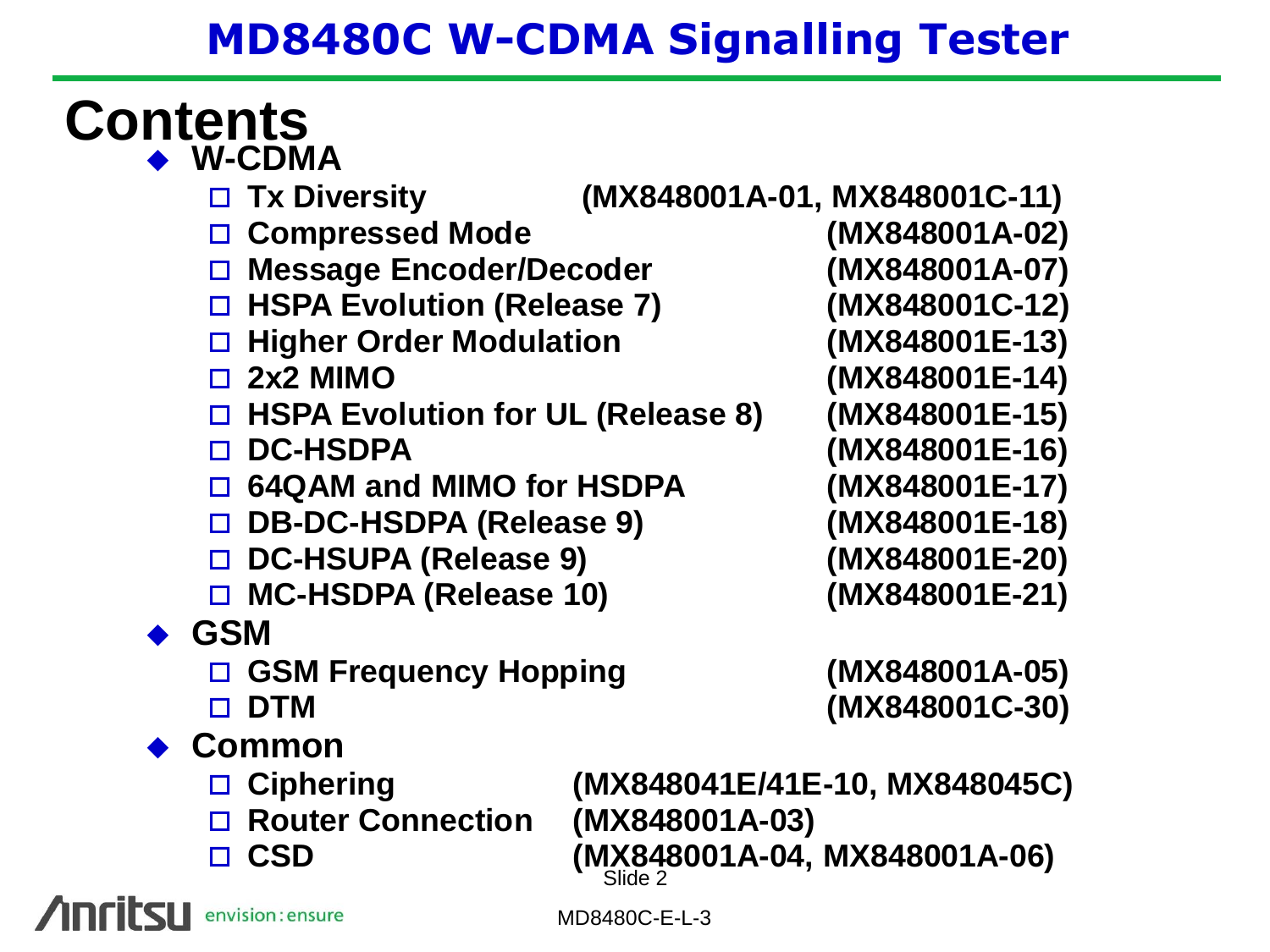## **W-CDMA (1/14)**

- **Tx Diversity (MX848001A-01, MX848001C-11)**
	- **What is Tx Diversity?**
		- **Tx Diversity is a transmission method to improve reception sensitivity at the receiver side by transmitting signals from two separate antennas at some distance from each other.**

#### **Diversity Technology**

 **Radio waves used by mobiles suffer from blocking, reflection, and scattering effects due to the presence of obstacles and** 

Although the received signal suffers interference, the reception quality is improved by combining or selecting signals from two antennas.

1 2 3 4 5 6 7 8 9

**Tx Diversity**

**reflective objects, such as buildings, trees, and geographic features in the transmission path. As a result, radio waves following different paths can interfere with each other, causing the level of the radio wave to vary. This phenomenon is called fading.**

**BTS**

 **Diversity technology is used to improve fading, thereby assuring high-quality, high-reliability transmissions.**

nvision: ensure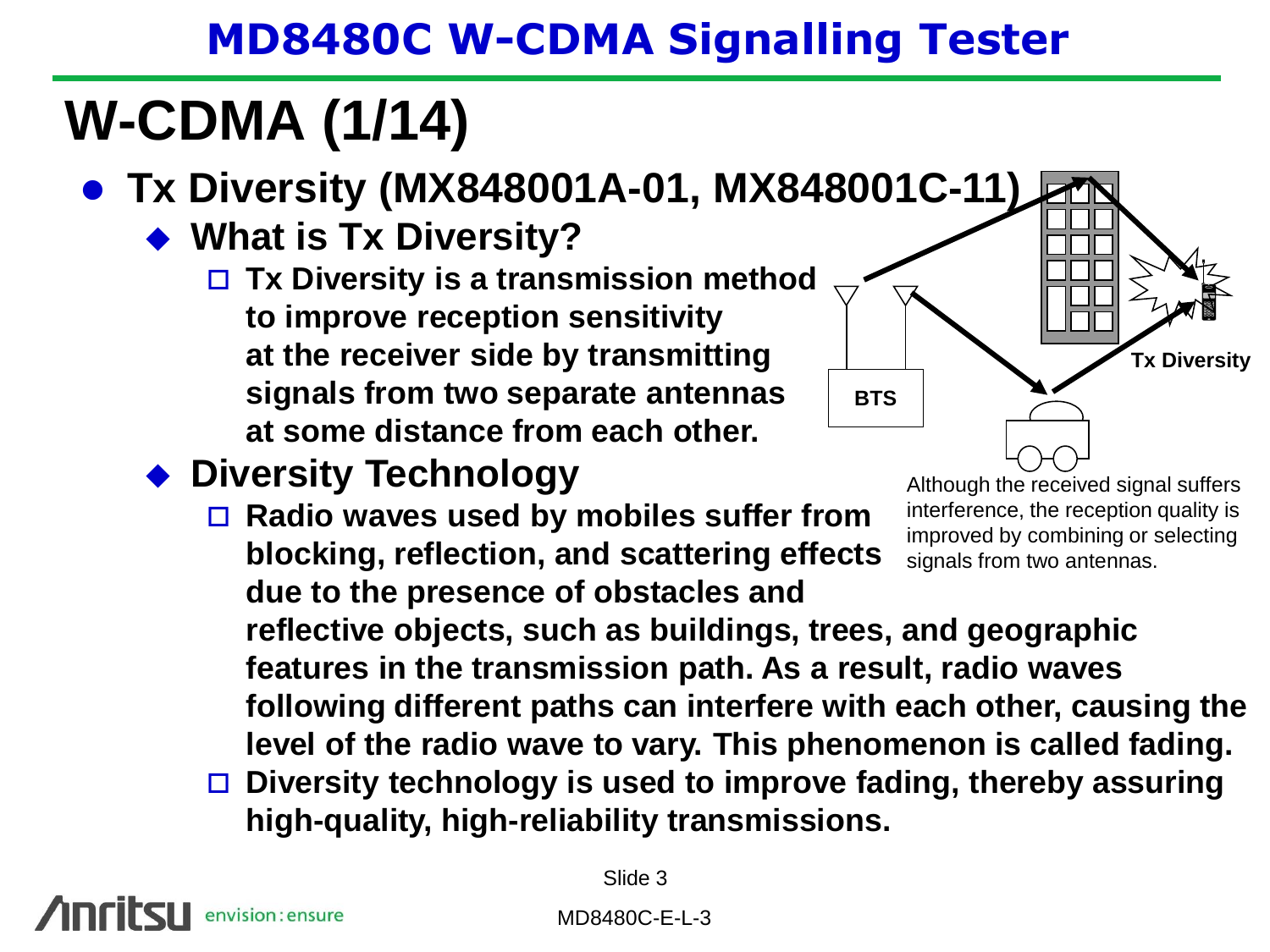## **W-CDMA (2/14)**

- **Tx Diversity (MX848001A-01, MX848001C-11)**
	- **Supported Methods**
		- **TSTD (Time Switched Transmit Diversity)**
		- **STTD (Space Time Transmit Diversity)**
		- **Closed Loop Mode 1**
		- **Closed Loop Mode 2**
	- ◆ RF Output
		- **Maximum 2**\*1



<sup>\*1:</sup> Requires MD8480C-04 Additional RF Unit 2

Slide 4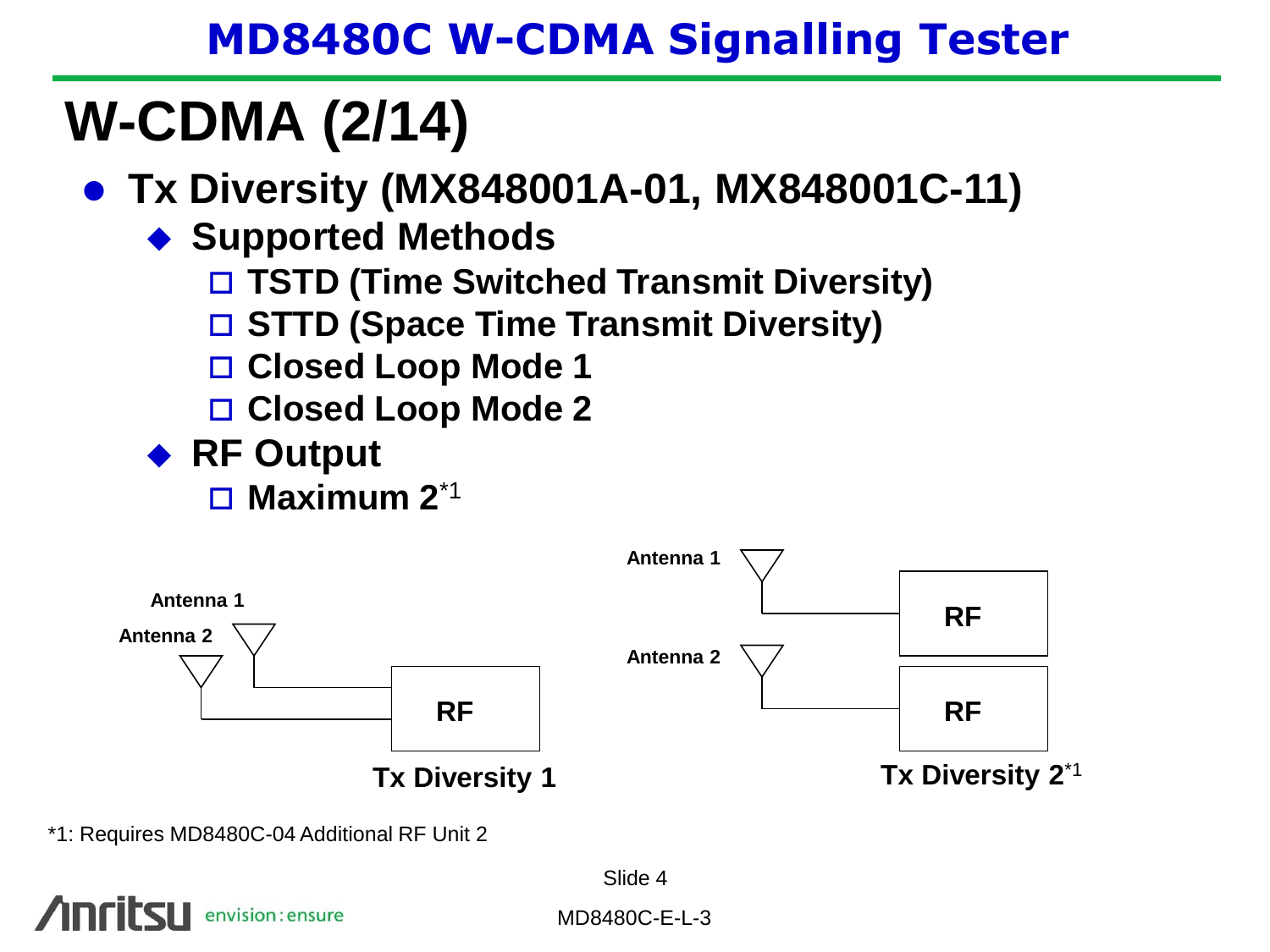## **W-CDMA (3/14)**

- **Compressed Mode (MX848001A-02)**
	- **What is Compressed Mode?**
		- **The Compressed Mode is used to create time to monitor cells on other frequencies during communications. To monitor during communications, the communications data is compressed and wireless frames are time-divided**

**to switch usage between normal communications and monitoring**\*1 **.** ◆ Supported Methods **SF/2 (Multi TGP, Single TGP) Puncturing Higher Layer Scheduling 1 frame (10 ms) Transmission gap for inter-frequency measurements Outline of Compressed Mode**

\*1: Refer to 3GPP TS25.211 to TS25.215 for details.

envision: ensure

Slide 5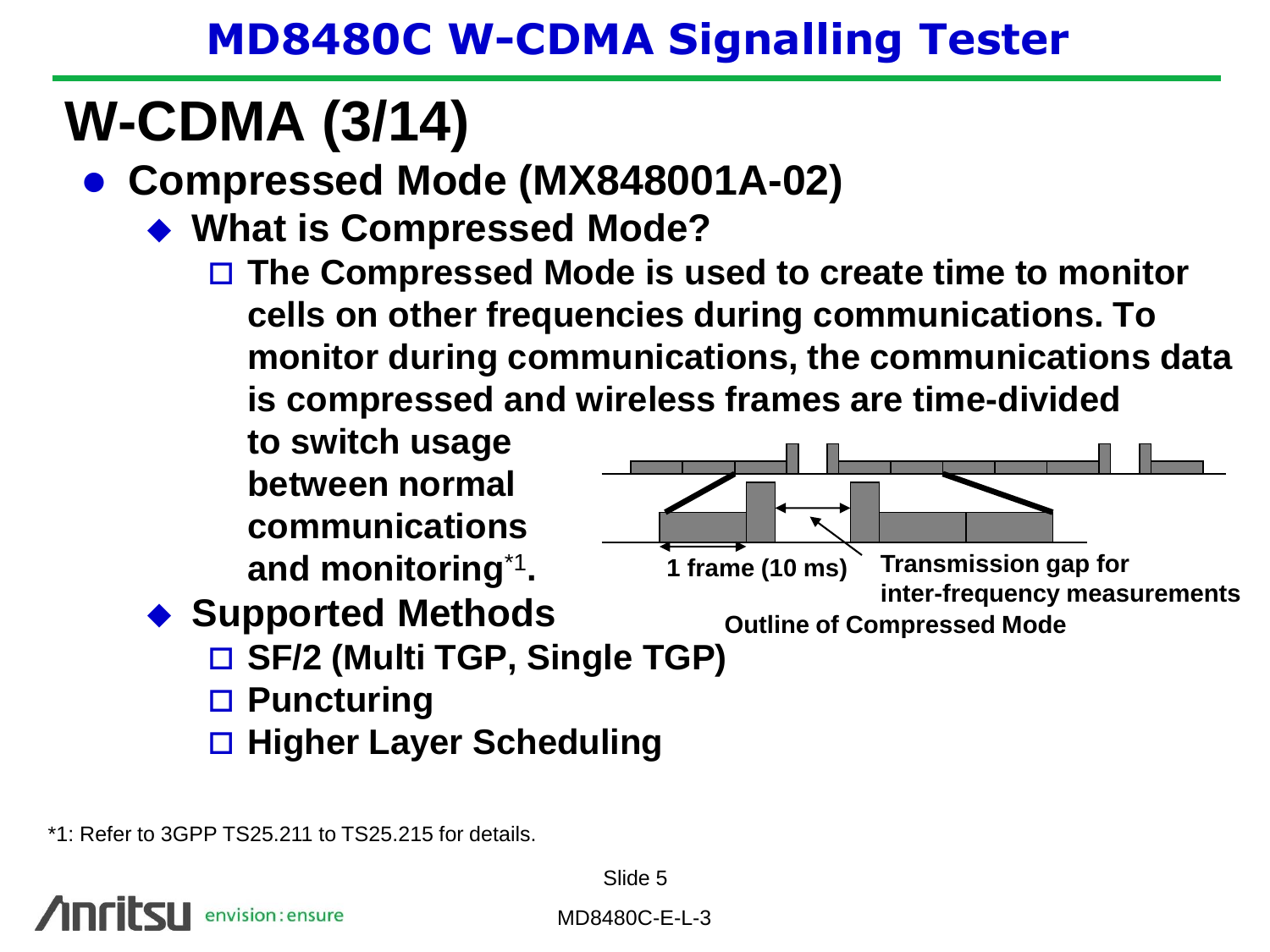## **W-CDMA (4/14)**

**Message Encoder/Decoder (MX848001A-07)**

- ◆ What is Message Encoder/Decoder?
	- **This option provides a protocol message encoder/decoder library supporting RRC, NAS (RR, CC, MM, GMM, SM), SMS, and SS (Supplementary Service).**
- **What is It Used For?**
	- **To change or extract message information elements in scenarios**
	- **To perform scenario conditional branch processing and received-message analysis**
- **What are the Advantages?**
	- **Simplified scenario development**
	- **Efficient scenario management**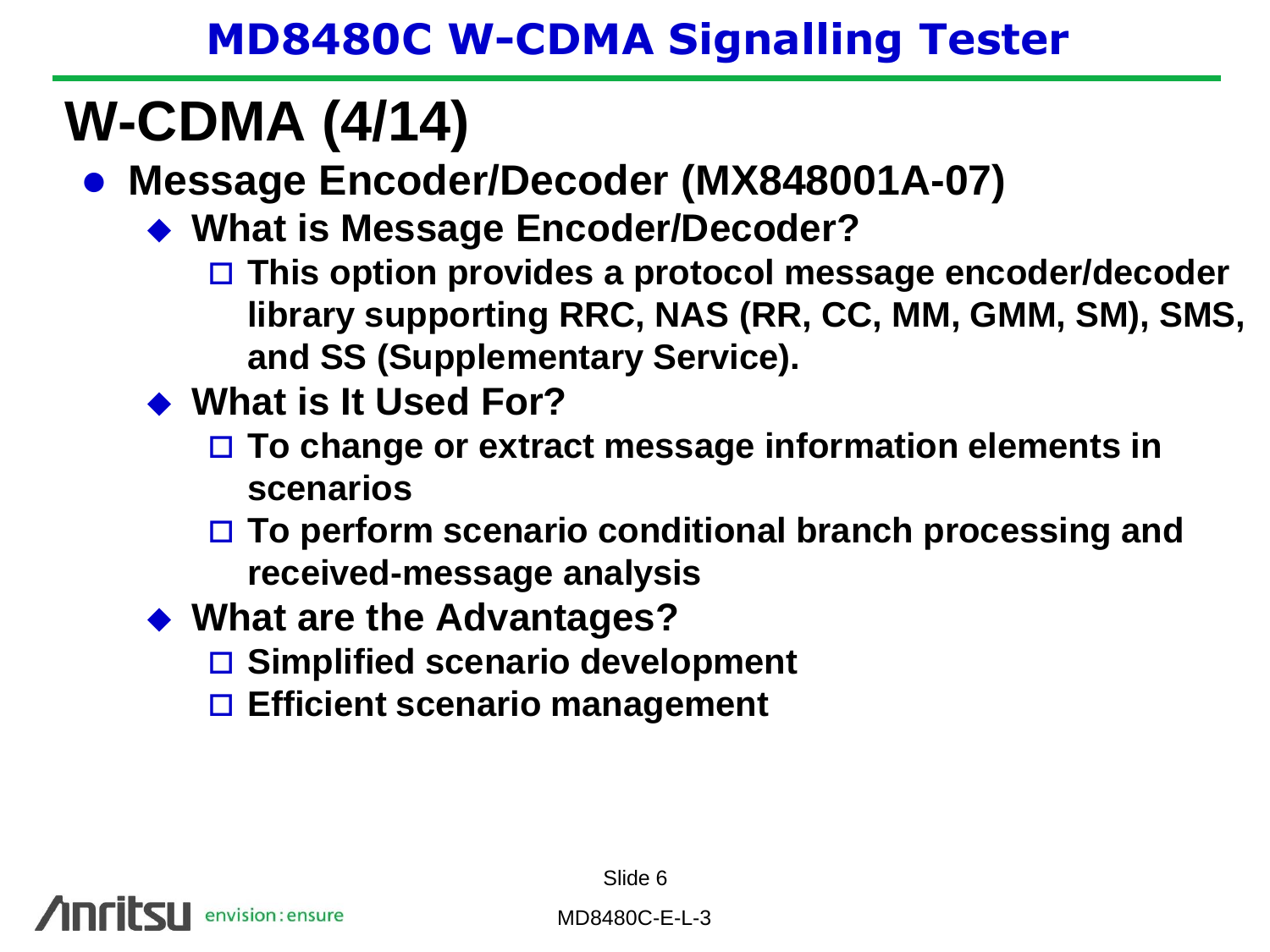## **W-CDMA (5/14)**

#### **Message Encoder/Decoder (MX848001A-07)**

#### ◆ How Is It Used? (RRC Connection Request Example)



#### **Sample scenario when NOT USING this option Sample scenario when USING this option**

Slide 7

envision: ensure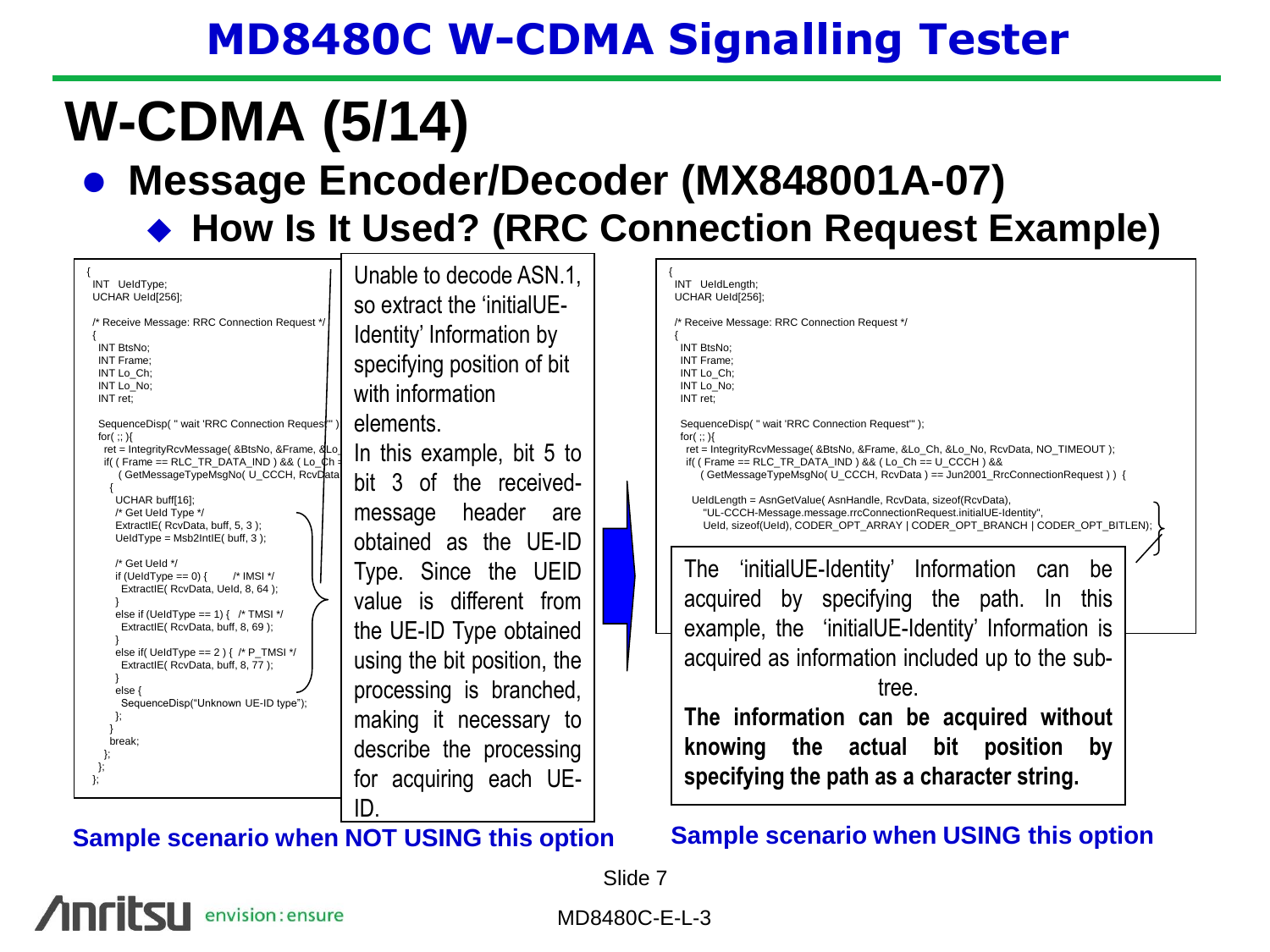## **W-CDMA (6/14)**

**HSPA Evolution (Release 7) (MX848001C-12)**

- **This option supports the following Release 7 functions:**
	- **CPC (Continuous Packet Connectivity)**
		- **UL DTX – To Reduce Uplink Overhead**
		- **DL DRX – To Reduce UE Power Consumption**
		- **HS-SCCH Less Mode – To Reduce Downlink Overhead**
		- **Enhanced F-DPCH, Uplink Slot Format 4, etc.**

**Enhanced Cell FACH**

- **Function for using HS-DSCH at CELL\_DCH as well as at CELL\_FACH, CELL\_PCH, and URA\_PCH**
- **CS Voice over HSPA** 
	- **Voice communication service using channel DL\_HS-DSCH and UL\_E-DCH of HSDPA/HSUPA**

**MAC-ehs**

**Enhanced MAC-hs function supporting new Tx power control and modulation scheme**

envision: ensure

Slide 8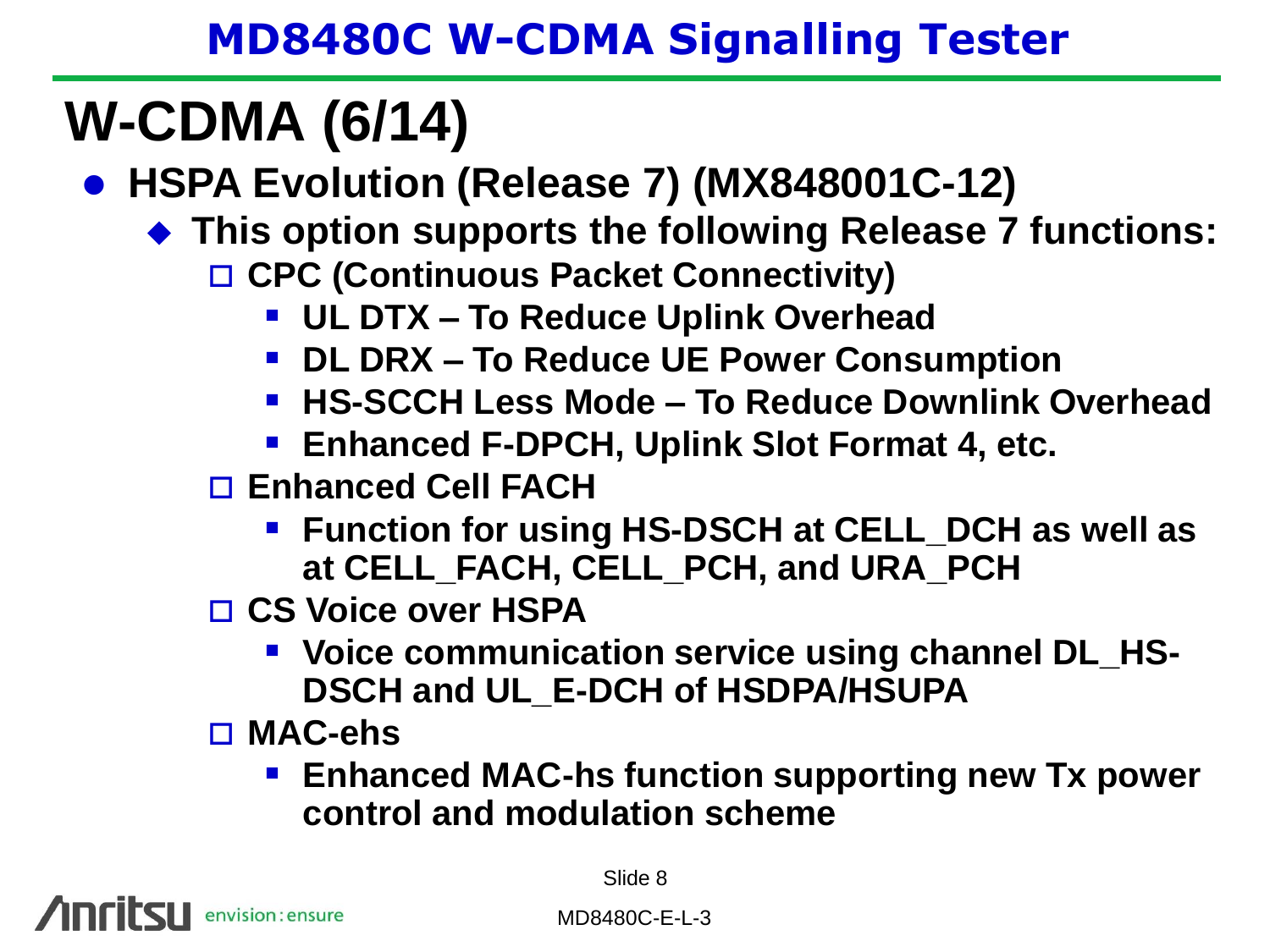## **W-CDMA (7/14)**

**Higher-Order Modulation (MX848001E-13)**

◆ Supports new modulation scheme DL 64QAM and UL **16QAM added by Release 7**



envision: ensure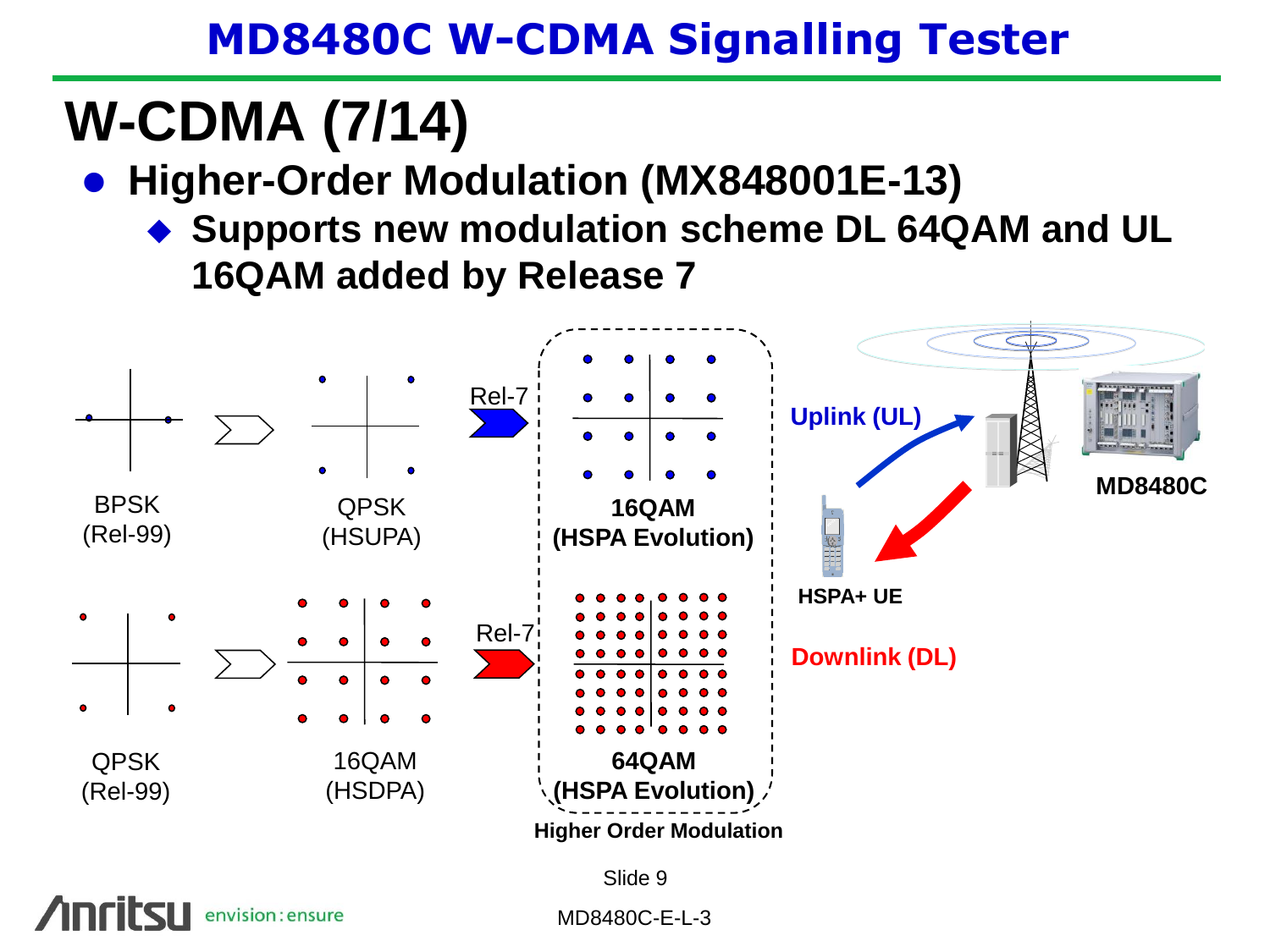## **W-CDMA (8/14)**

- **2x2 MIMO (MX848001E-14)**
	- ◆ 2x2 MIMO functionality added by Release 7
	- ◆ Doubled transmission speed by **splitting Tx data into two streams and sending each stream simultaneously using multiple antennas**
	- ◆ Supports:

envision: ensure

- **Retransmission Control**
- **Single and Dual Stream**
- □ Stream Schedule Function **for Testing**



Slide 10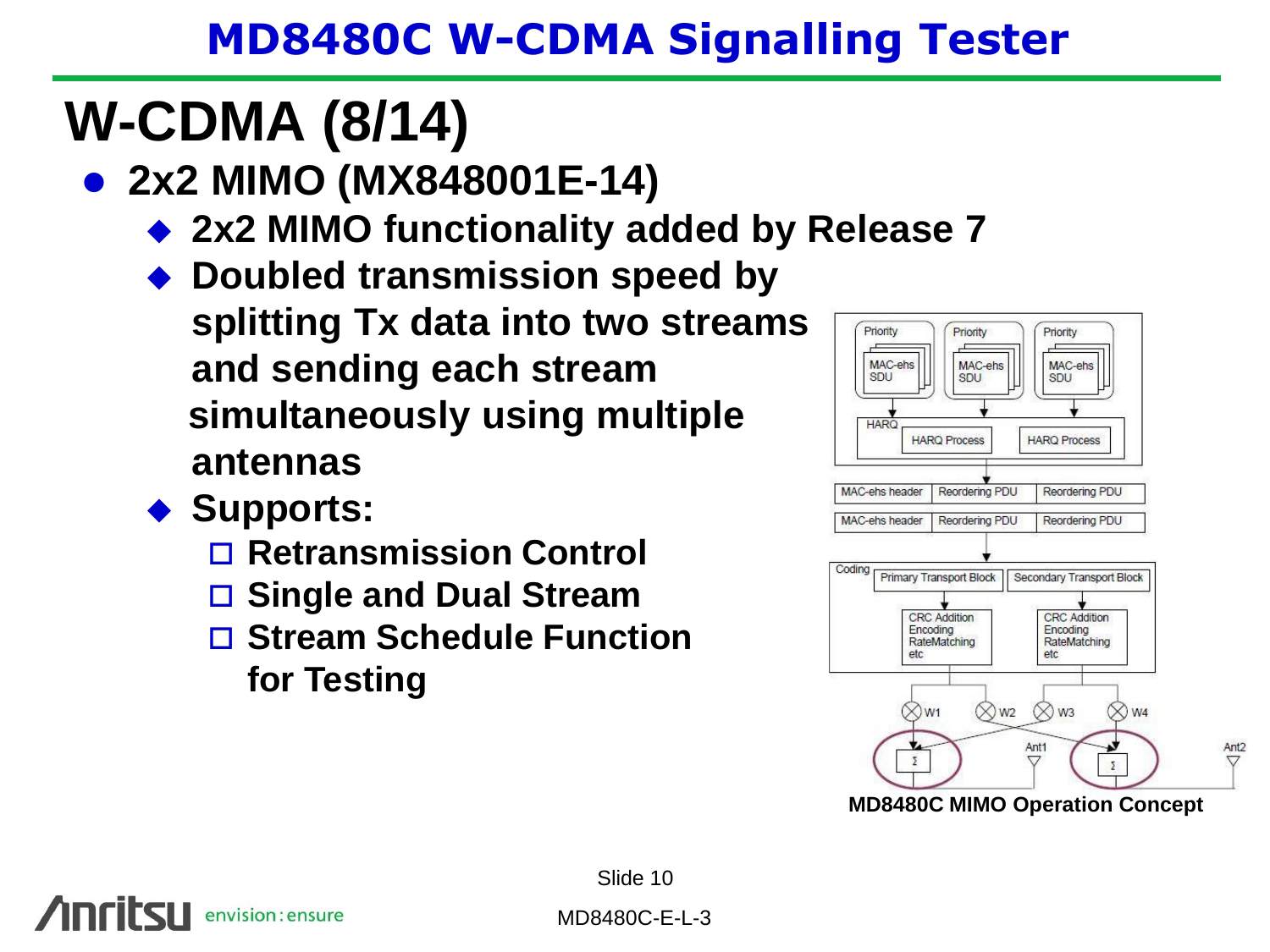## **W-CDMA (9/14)**

- **HSPA Evolution for UL (Release 8) (MX848001E-15)**
	- **Enhancements for uplink (UL) channel added by Release 8**
	- **Used to increase cell capacity under continuous packet connection and save the UE battery consumption**
	- ◆ Supports:
		- **Improved Layer 2 for Uplink**
		- **Enhanced UL for CELL\_FACH state**
	- **HS-DSCH Serving Cell Change Enhancement (Release 8) also added by this option**\*1

\*1: Requires FW V7.30 or later version

envision: ensure

Slide 11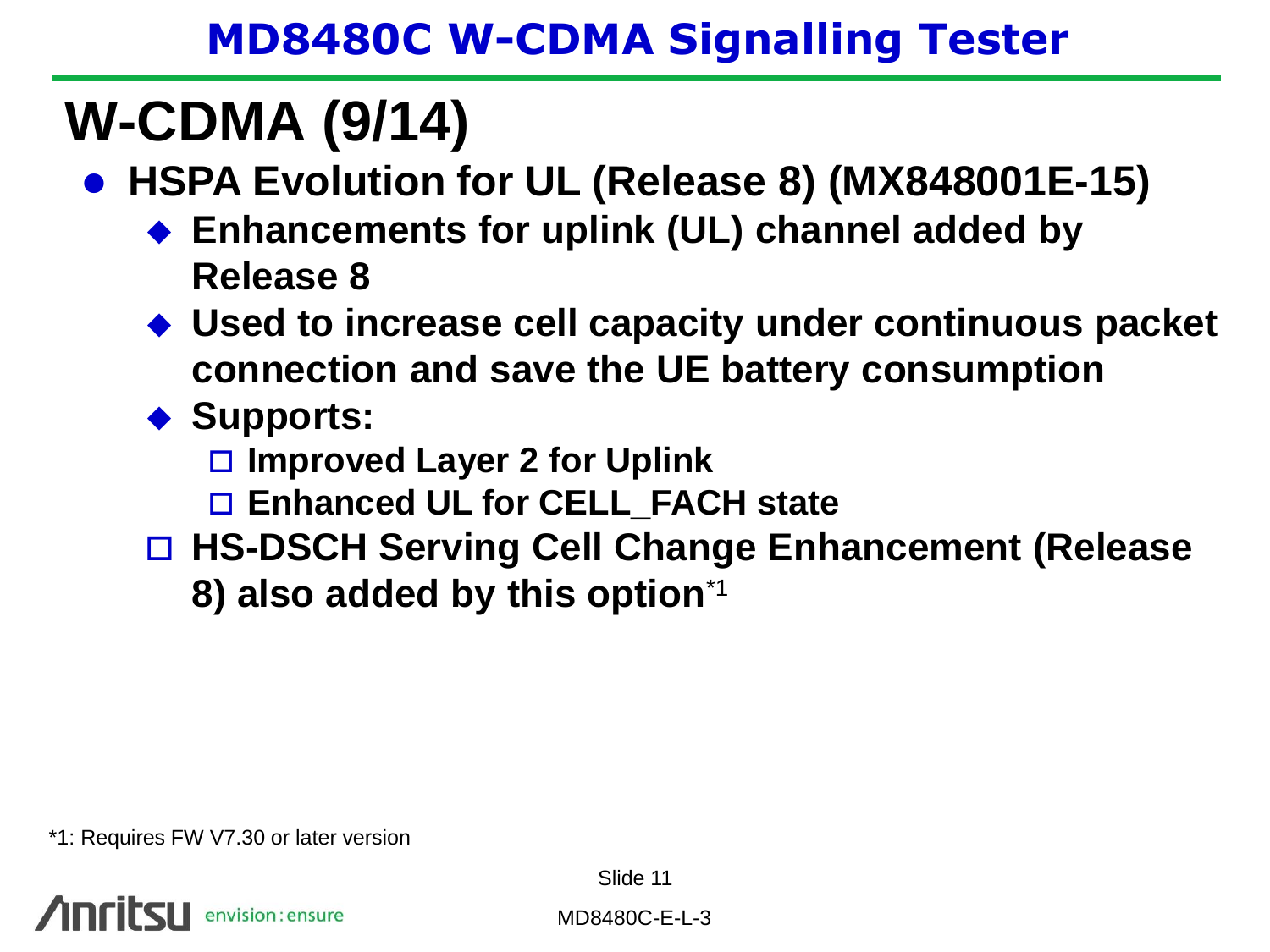## **W-CDMA (10/14)**

- **DC-HSDPA (Release 8) (MX848001E-16)\*1**
	- **New functionality Dual-Cell HSDPA added by Release 8**
	- **Supports maximum download speed 42 Mbps with dual cells using doubled bandwidth (5 MHz x 2) of HSDPA**



\*1: Supports dual-cell with adjacent carrier.

envision : ensure

Slide 12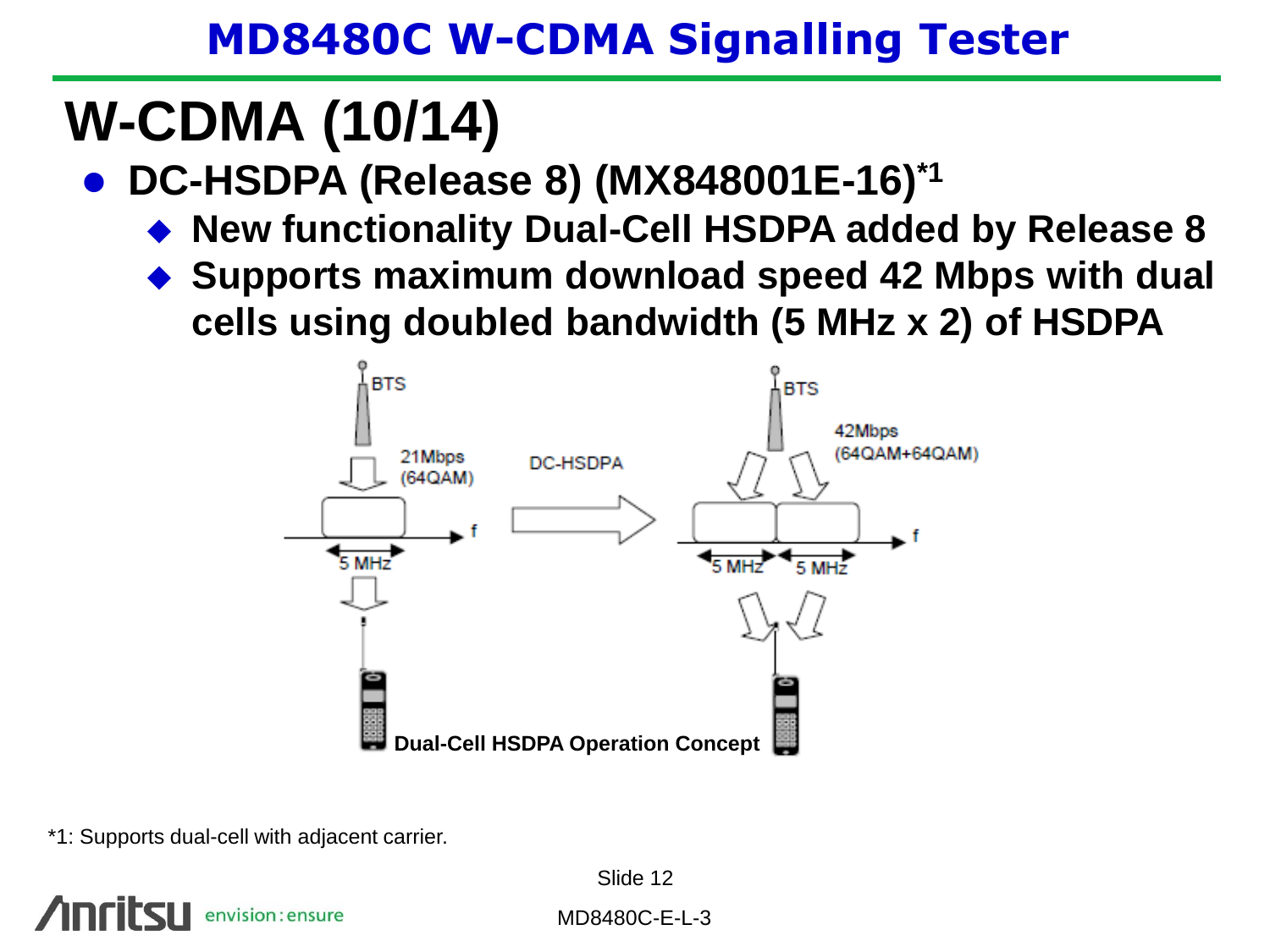## **W-CDMA (11/14)**

- **64QAM and MIMO for HSDPA (MX848001E-17)\*1**
	- **New functionality 64QAM + MIMO added by Release 8**
	- ◆ Supports maximum download speed 42 Mbps with **64QAM using 2x2 MIMO (Dual-antenna) of HSDPA**

\*1: Requires FW V7.30 or later version



Slide 13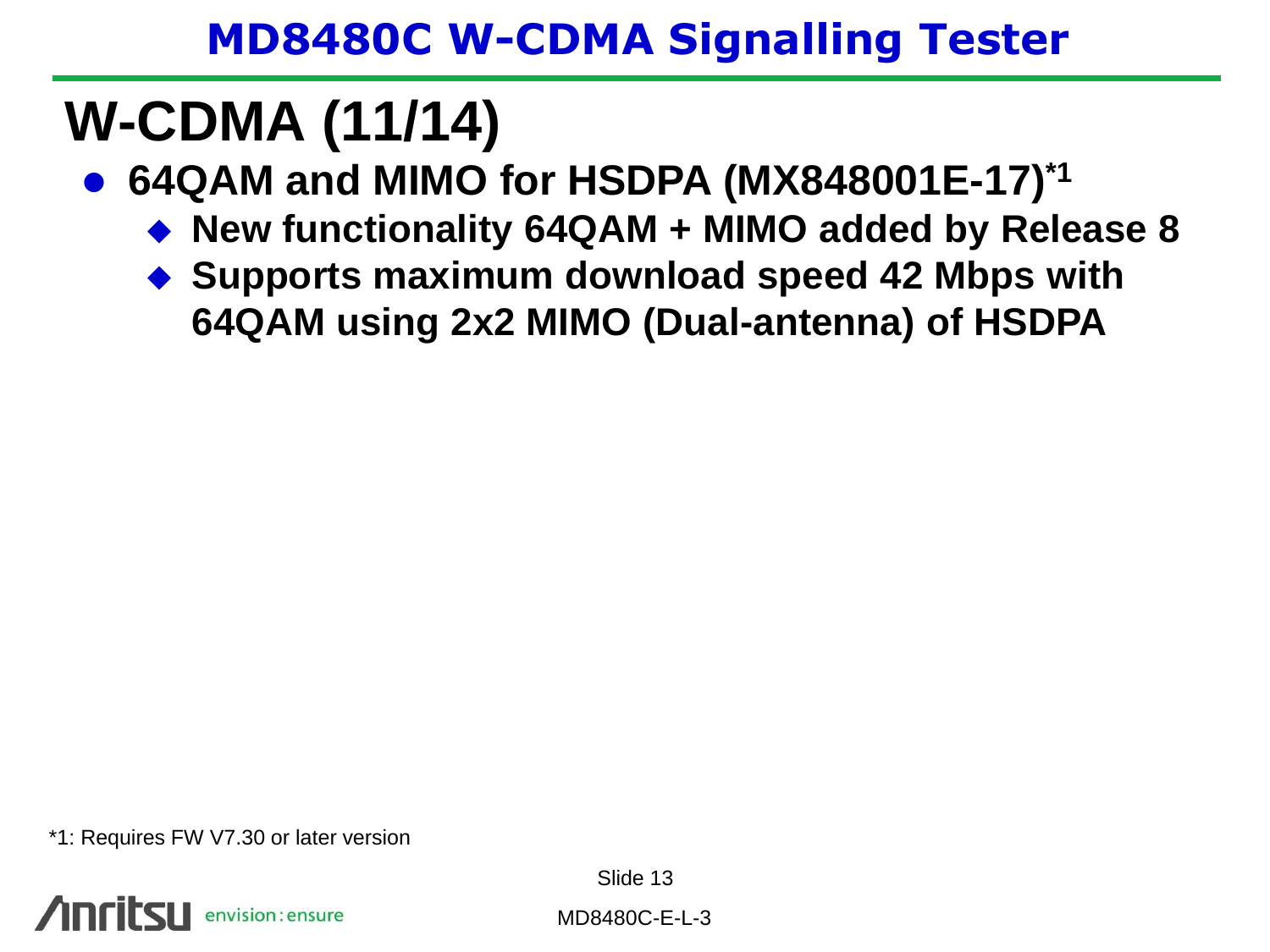## **W-CDMA (12/14)**

- **DB-DC-HSDPA (Release 9) (MX848001E-18)**
	- **New functionality Different Bands for Dual Cell(DB-DC) HSDPA added by Release 9**
	- **While the DC-HSDPA function is used for frequencies in the same band, the DB-DC-HSDPA function is useful for telecoms with multiple frequency bands where each carrier is transmitted in a different frequency band, achieving a max. data packet DL speed of 42 Mbps.**



envision : ensure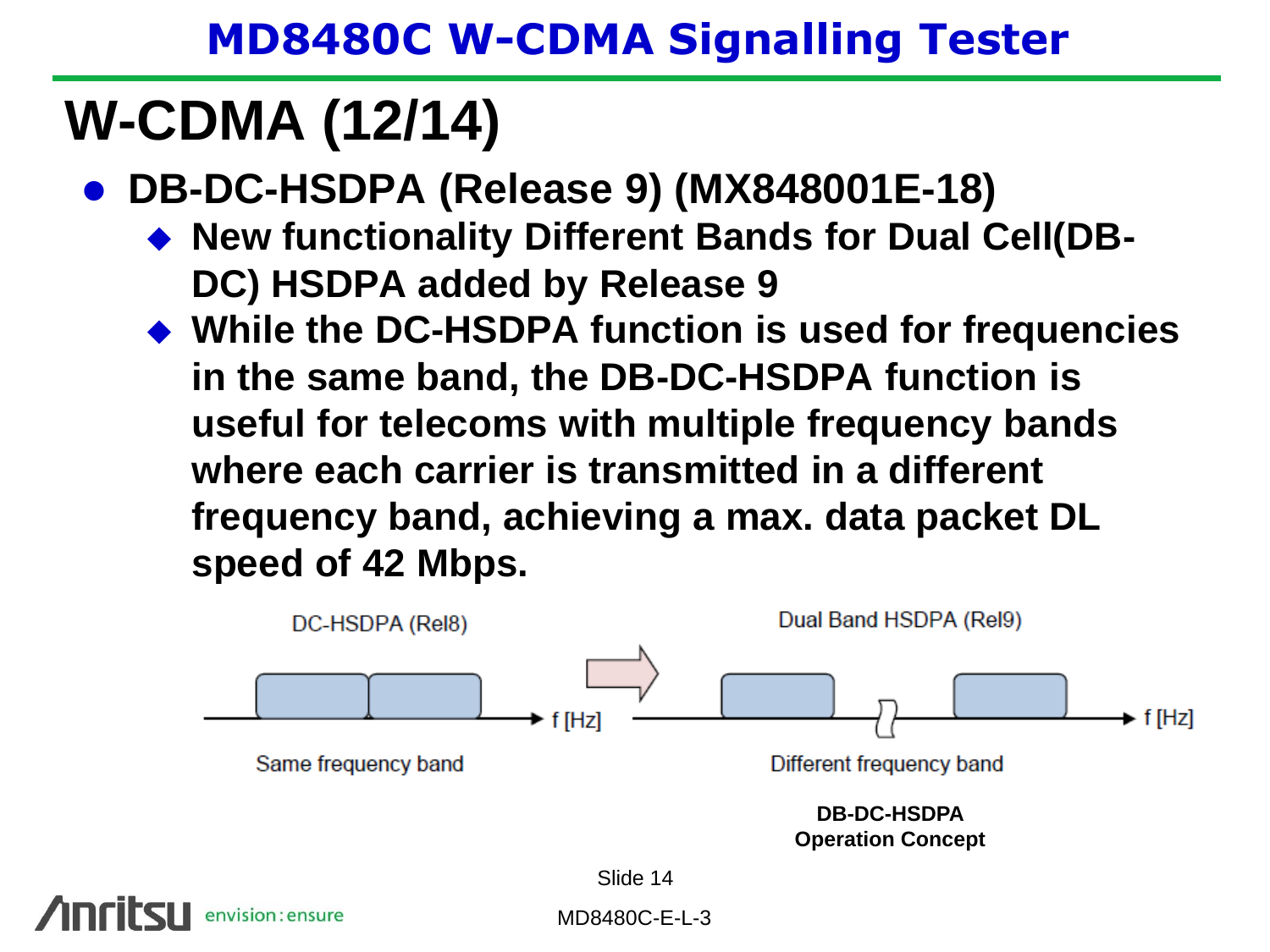## **W-CDMA (13/14)**

- **DC-HSUPA (Release 9) (MX848001E-20)**
	- **New functionality Dual Cell(DC) HSUPA added by Release 9**
	- ◆ DC-HSUPA is capable of receiving UL data to be paired DC-**HSDPA. It is a new technology achieving higher packet communications by doubled frequency bandwidth (5 MHz x 2) of existing HSUPA channel. It supports maximum data throughput 11.5Mbps (Category 8) in UL (L1 supports Category 9).**



**Operation Concept**

Slide 15

envision: ensure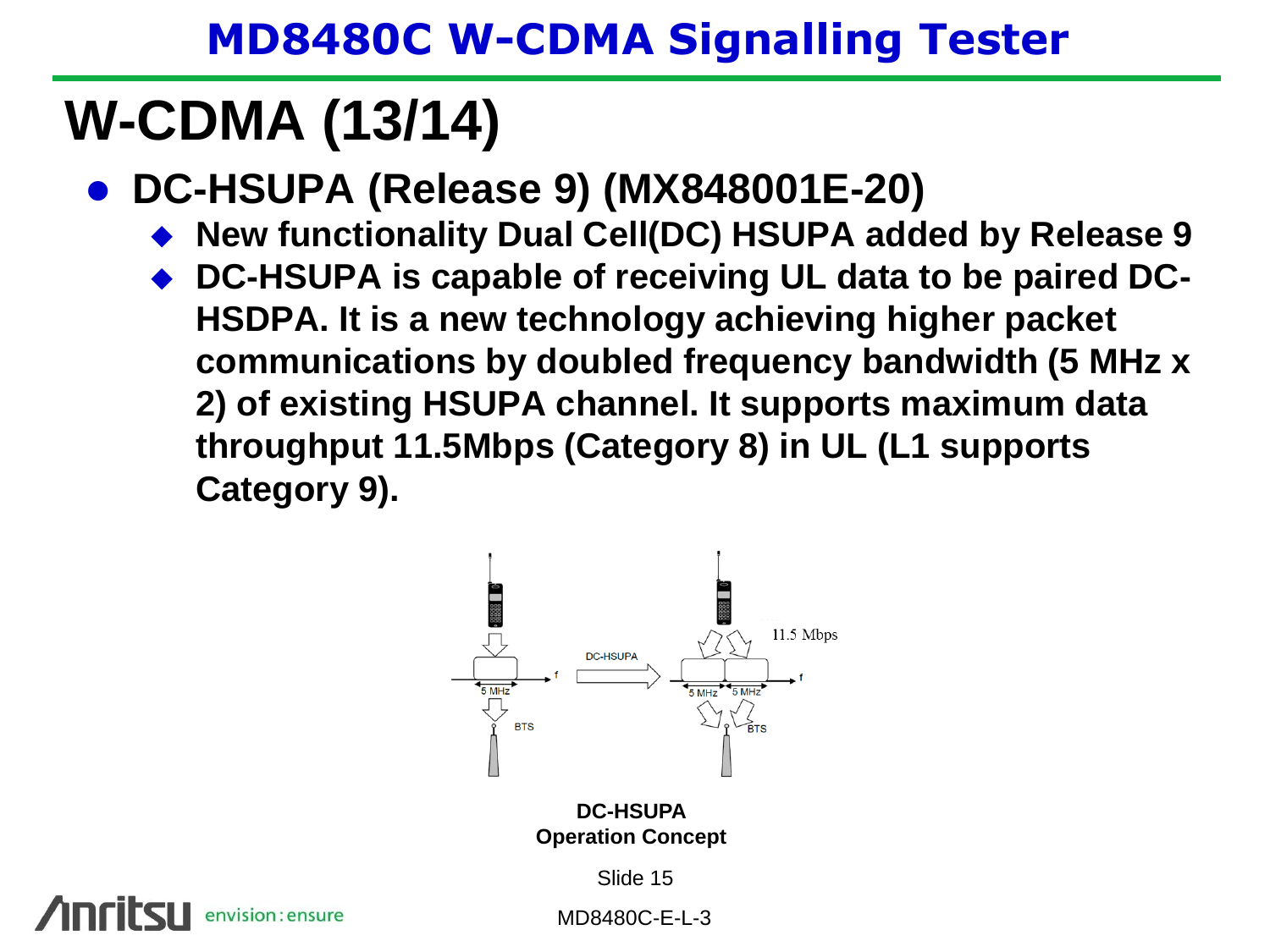## **W-CDMA (14/14)**

- **MC-HSDPA (Release 10) (MX848001E-21)**
	- **New functionality Multi Carrier(MC) HSDPA added by Release 10**
	- **MC-HSDPA is a new technology achieving higher packet communications by triple frequency bandwidth(5 MHz x 3) of existing HSDPA. It supports data throughput 41.2 Mbps of 16QAM in DL (L1 supports Category 29 of DL 63.3 Mbps (64QAM) ).**



envision : ensure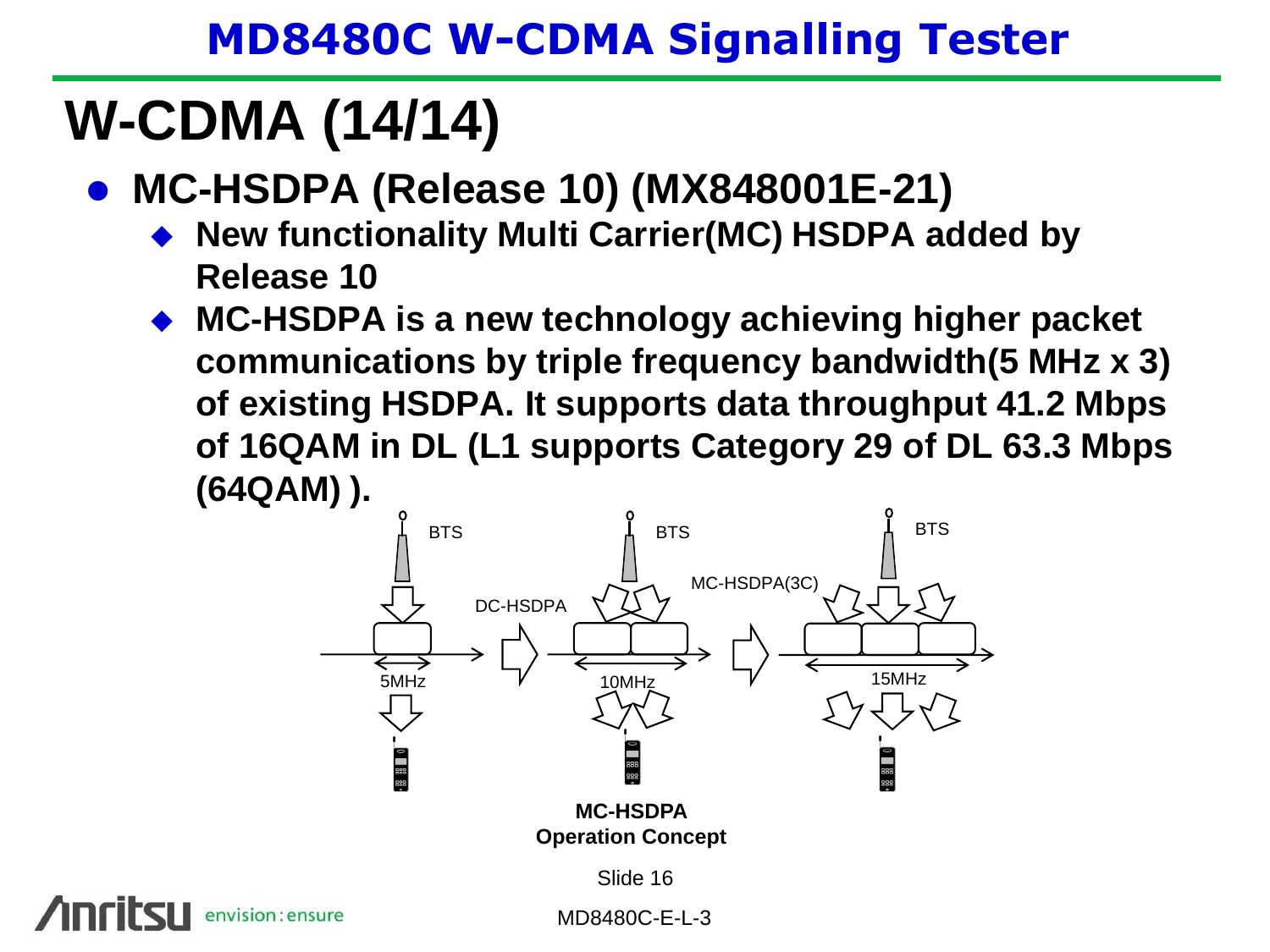## **GSM (1/2)**

**GSM Frequency Hopping (MX848001A-05)**

- **What is GSM Frequency Hopping?**
	- **This function switches the communications frequency at a frame cycle of 4.62 ms (hopping) to a frequency determined by a frequency selection algorithm found from a frequency hopping list**\*1 **.**



\*1: List of frequencies for frequency hopping. Input parameters based on this list. List set to any setting using scenario.

nvision: ensure

Slide 17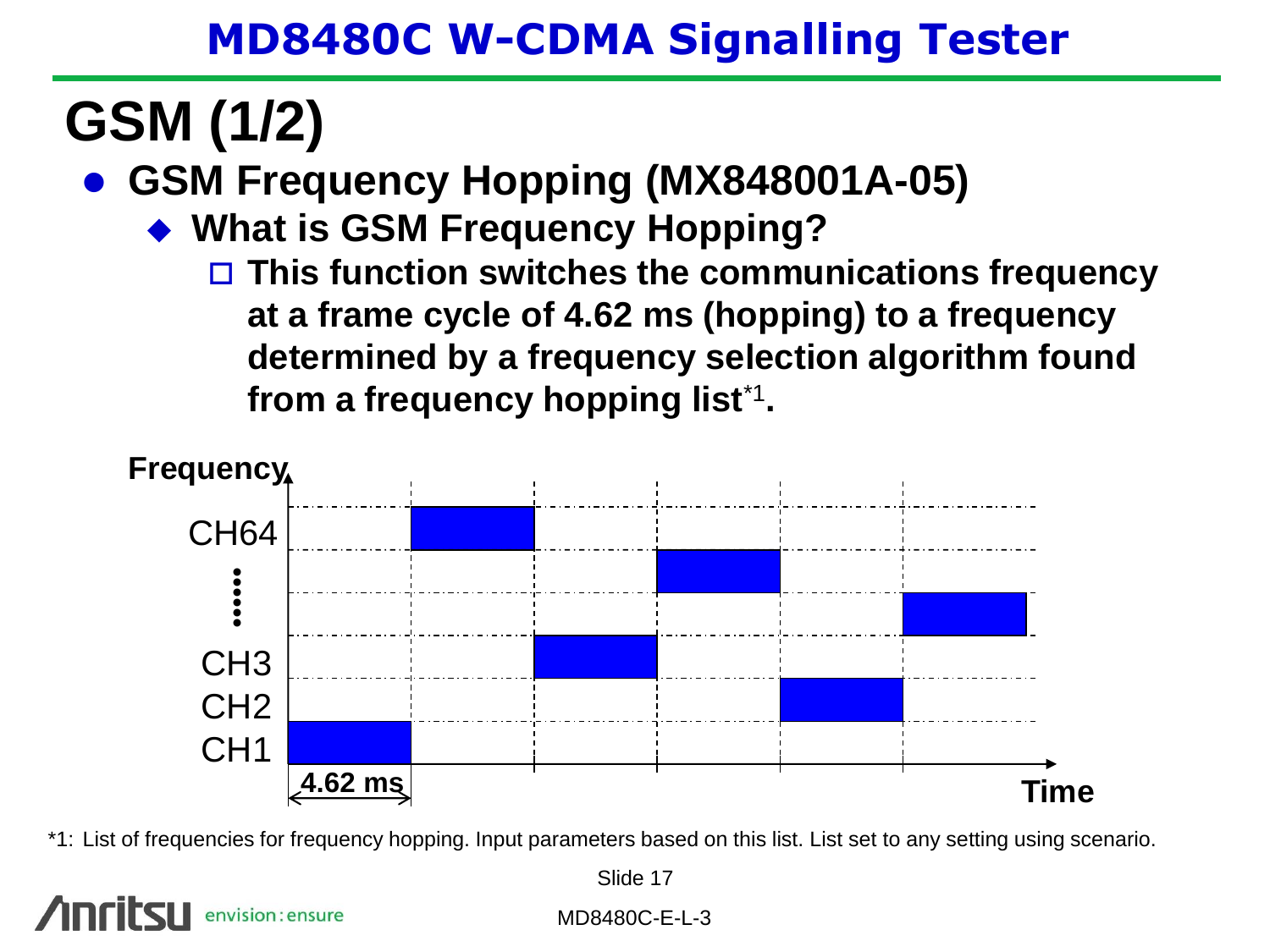# **GSM (2/2)**

## **DTM (MX848001C-30)**

- ◆ What is **DTM?** 
	- **This function supports simultaneous connection (Dual Transfer Mode) of voice (CS: Circuit Switch) and data (PS: Packet Switch) used by GSM/EDGE networks**
- **CS/PS Frequency**
	- **Same frequency as CS and PS**
- ◆ Transmission Power Setting
	- □ Separate CS/PS
- **DTM Multislot Class**
	- **Multislot Class 5, 9, 11**
- **Signalling Procedure**  $\Box$  CS  $\Leftrightarrow$  CS + PS
	- $\Box$  PS  $\Leftrightarrow$  CS + PS

**CS (GSM) PS (GPRS /EGPRS) MD8480C CS or PS**

**GSM/EDGE Terminal**

### **EGPRS**

**Voice (CS) + EGPRS packet (PS)** 

Slide 18

envision: ensure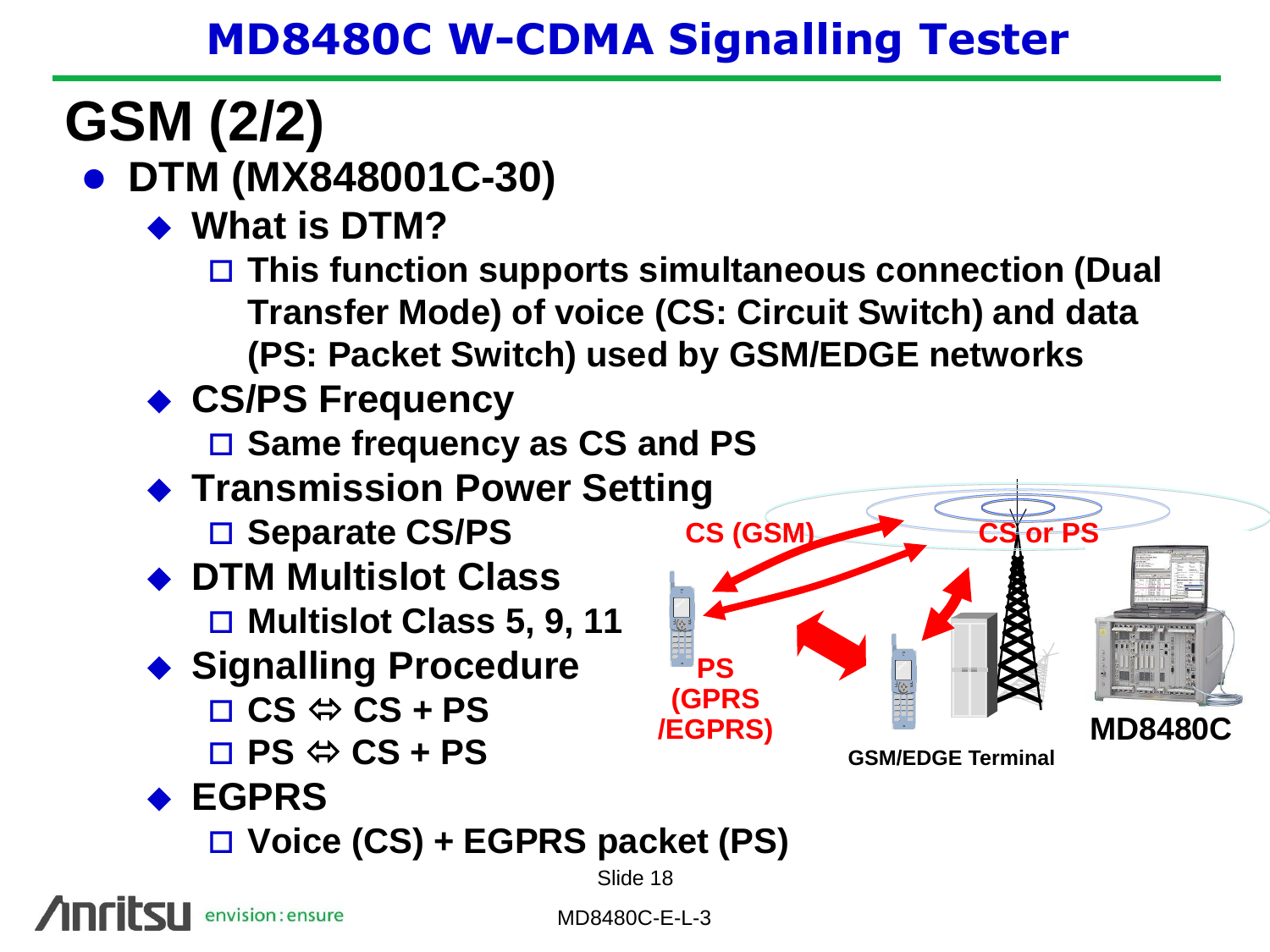## **Common (1/5)**

## **Ciphering (MX848041E/41E-10, MX848045C)**

- **What is Ciphering?**
	- **This option adds a ciphering function to the signalling tester and supports 3GPP-compliant ciphering algorithms.**
- ◆ Supported Methods
	- **W-CDMA: 3GPP TS.33.102 Ciphering Type: UEA1 (KASUMI), UEA2 (SNOW 3G)**
	- **GSM: 3GPP TS03.20**
		- **Ciphering Type: A5/1, A5/2, A5/3**
	- **GPRS: 3GPP TS04.64**

**Ciphering Type: GEA1, GEA2, GEA3**

envision: ensure

Slide 19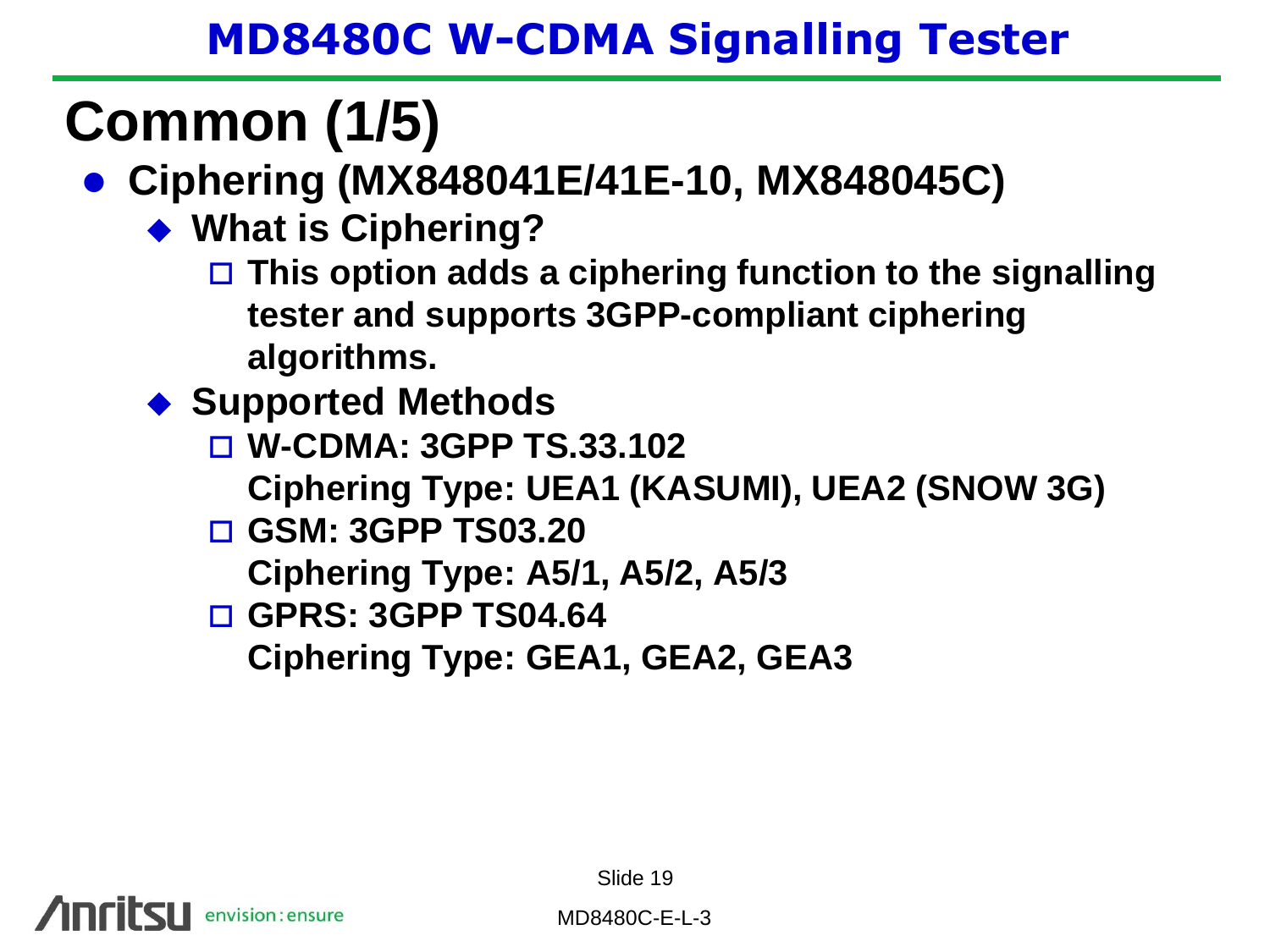## **Common (2/5)**

- **Router Connection (MX848001A-03)**
	- **Router Connection Function**
		- **This option adds Subnet Mask and Default Gateway functions to the MD8480C LAN interface, permitting sending of packets to a different subnet than the router**\*1 **.**
		- **This is useful for testing connections to multiple application servers and for accessing test servers on a company intranet**\*2 **.**



**Fig. 1. Packet Communications Diagram after Adding Function**

\*1: Can use both PPP packets (built-in server) and IP packets

\*2: Anritsu has tested this function in-house but cannot guarantee that it will always work as expected due to the different MD8480C PC server and LAN connection environments.

\*3: The IP address and subnet mask are only examples and any values can be set by the scenario.

### envision: ensure

Slide 20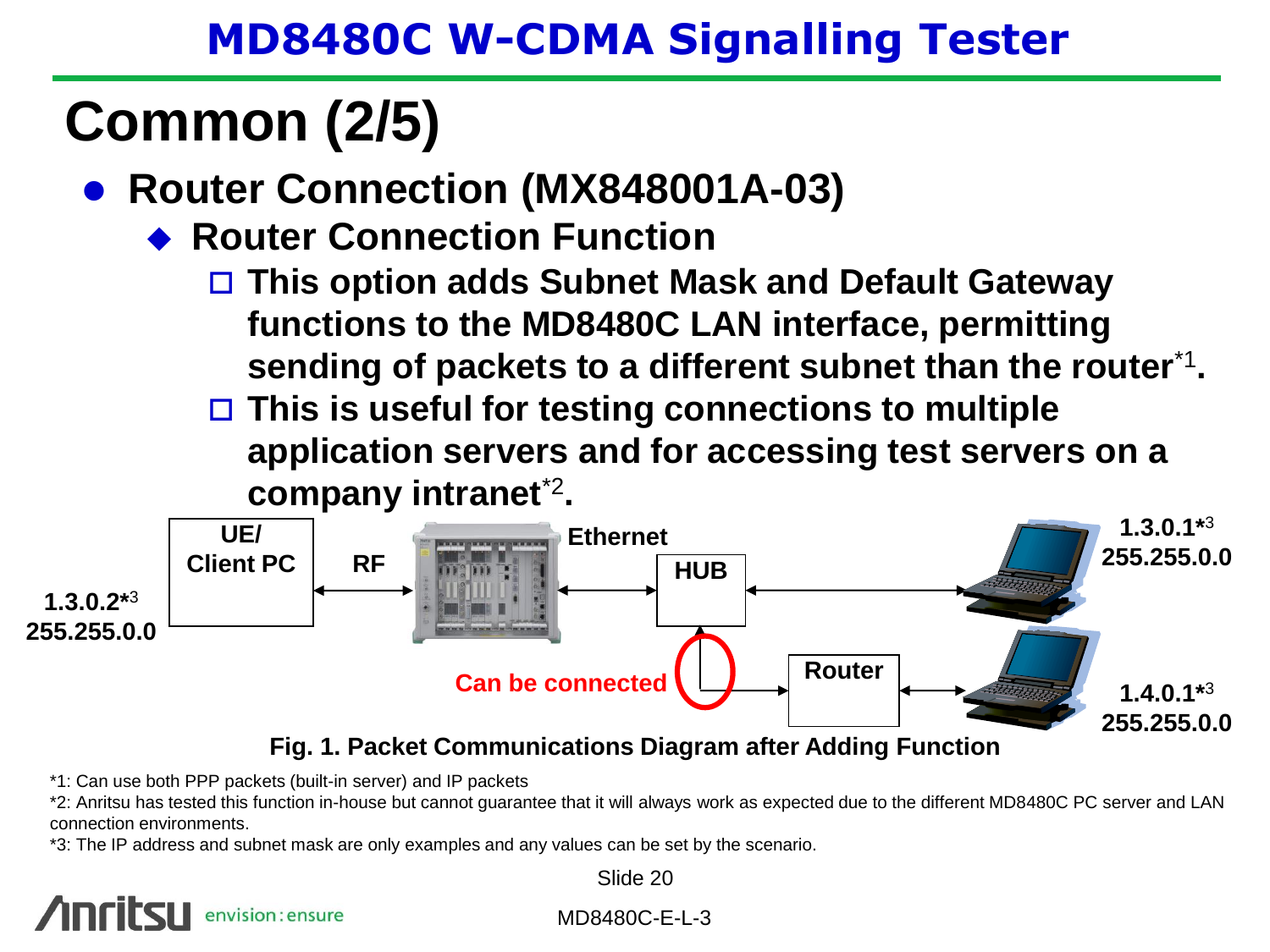## **Common (3/5)**

- **Router Connection (MX848001A-03)**
	- **Robust Header Compression (RoHC, RFC3095)**
		- **Robust compression method to avoid packet loss** 
			- **Adds Compressor and Decompressor functions to MD8480C PDCP layer**
			- **Supports End-to-End Function and Protocol tests between UE and test server**



**Fig. 2. Test Example of Voice over IP (VoIP) Communication using RoHC**

Slide 21

envision: ensure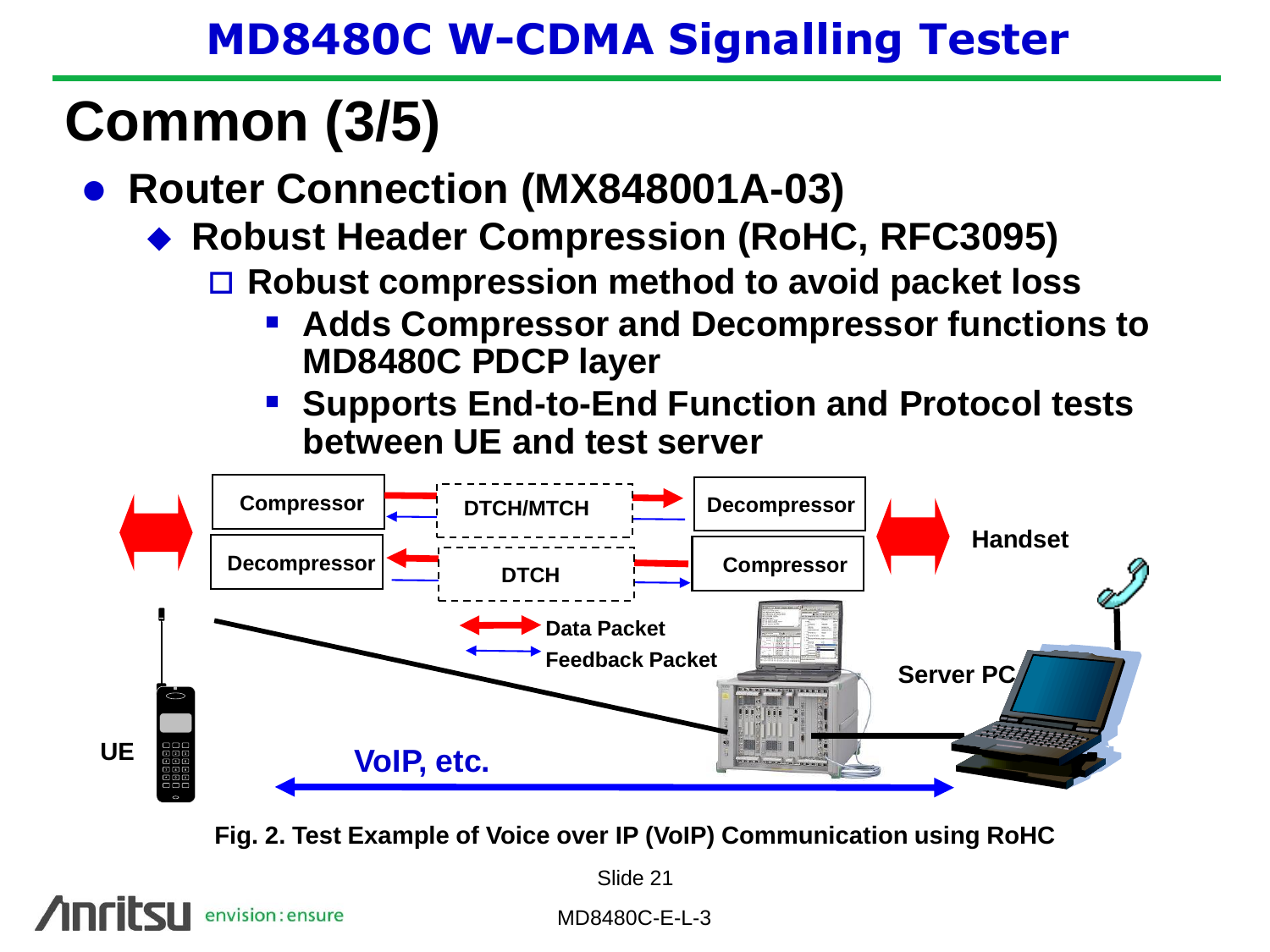## **Common (4/5)**

- **GSM CSD (MX848001A-04)**
- **W-CDMA CSD (MX848001A-06)**
	- **What is CSD?**

 **This function supports Circuit Switched Data (CSD) used by GSM and W-CDMA.**



\*1: The CSD test requires the ISDN/CSD (MU848055C) unit.

Slide 22

envision: ensure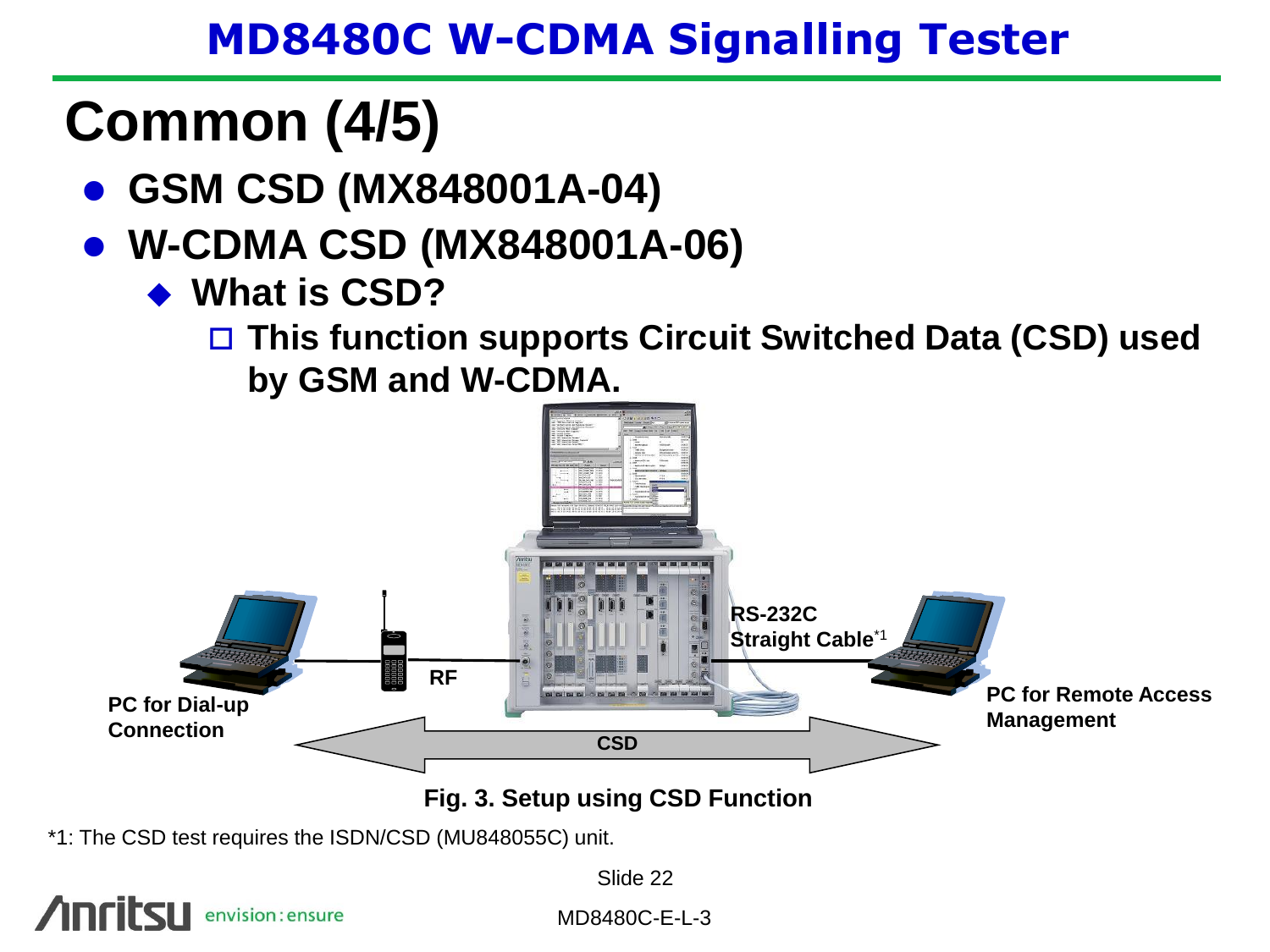## **Common (5/5)**

envision: ensure

**GSM CSD (MX848001A-04)**

## **W-CDMA CSD (MX848001A-06)**

- ◆ Supported Data: PPP (Point to Point Protocol)
- **Supported Rates: 9.6, 14.4, 28.8, 57.6 kbps (HSCSD)**
- **Supported Modes: Asynchronous mode data transmission in non-transparent mode**



**Fig. 4. Protocol Stack Diagram for GSM CSD Function**

Slide 23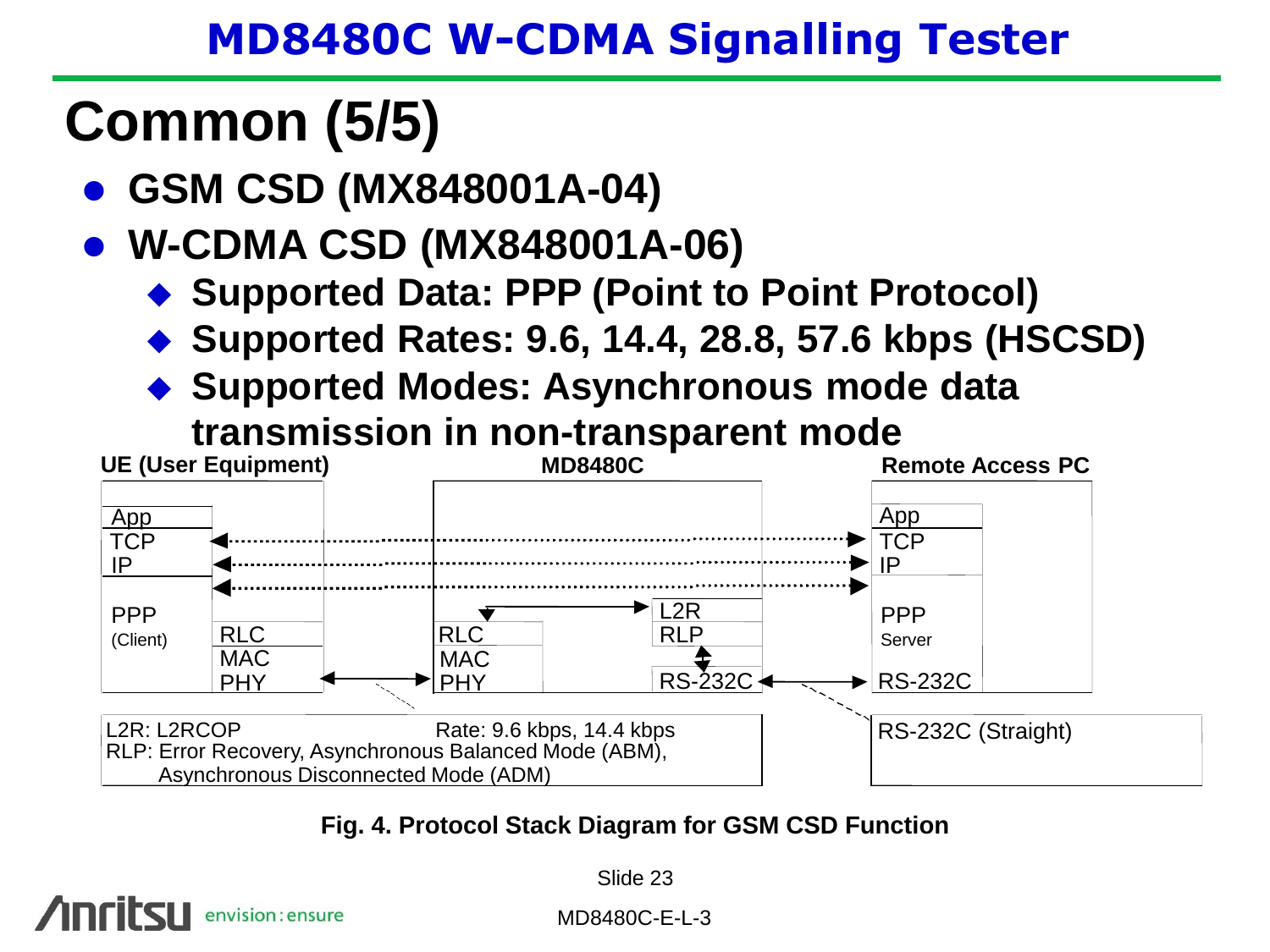## **Note**

Slide 24

**Anritsu** envision: ensure